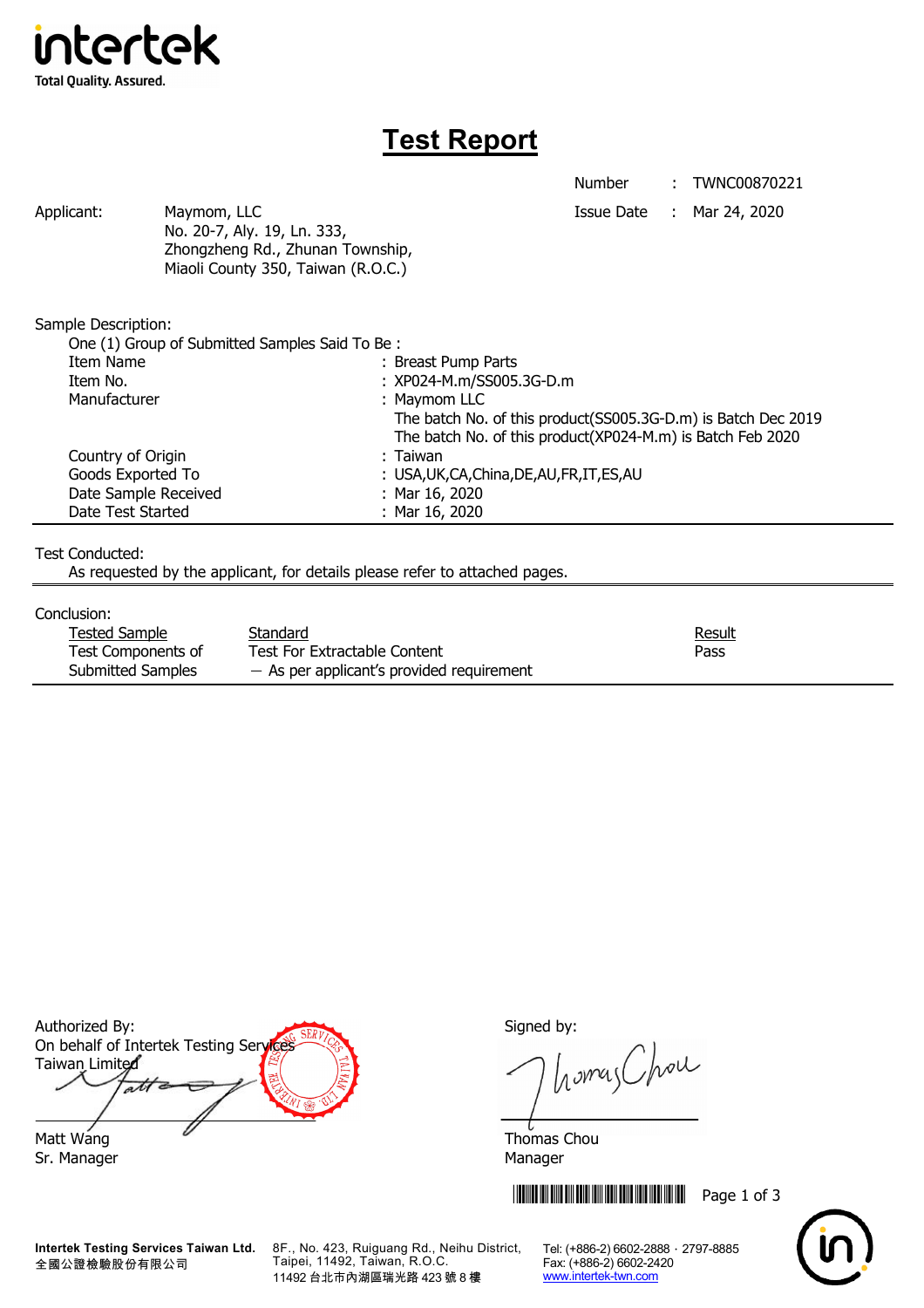

Test Conducted :

## **Test For Extractable Content**

With reference to the U.S. 21 CFR Food and Drug Administration part 177.2600 - rubber articles intended for repeated use, section (e) and (f).

| Test Sample: Mixed all kinds of submitted samples |                    |                     |  |  |
|---------------------------------------------------|--------------------|---------------------|--|--|
| <b>Test Item</b>                                  | Result $(mq/in^2)$ | Limit # $(mq/in^2)$ |  |  |
| Water Extractable Content                         |                    |                     |  |  |
| First 7 Hours Extraction                          | 0.3                | 20                  |  |  |
| Succeeding 2 Hours Extraction                     | 0.1                |                     |  |  |
| N-Hexane Extractable Content                      |                    |                     |  |  |
| First 7 Hours Extraction                          | 9.1                | 175                 |  |  |
| Succeeding 2 Hours Extraction                     | 0.7                | 4                   |  |  |
|                                                   |                    |                     |  |  |

Remarks :  $#$  = As per applicant's provided requirement.



8F., No. 423, Ruiguang Rd., Neihu District, Taipei, 11492, Taiwan, R.O.C. 11492 台北市內湖區瑞光路 423 號 8 樓

Tel: (+886-2) 6602-2888 · 2797-8885 Fax: (+886-2) 6602-2420 www.intertek-twn.com